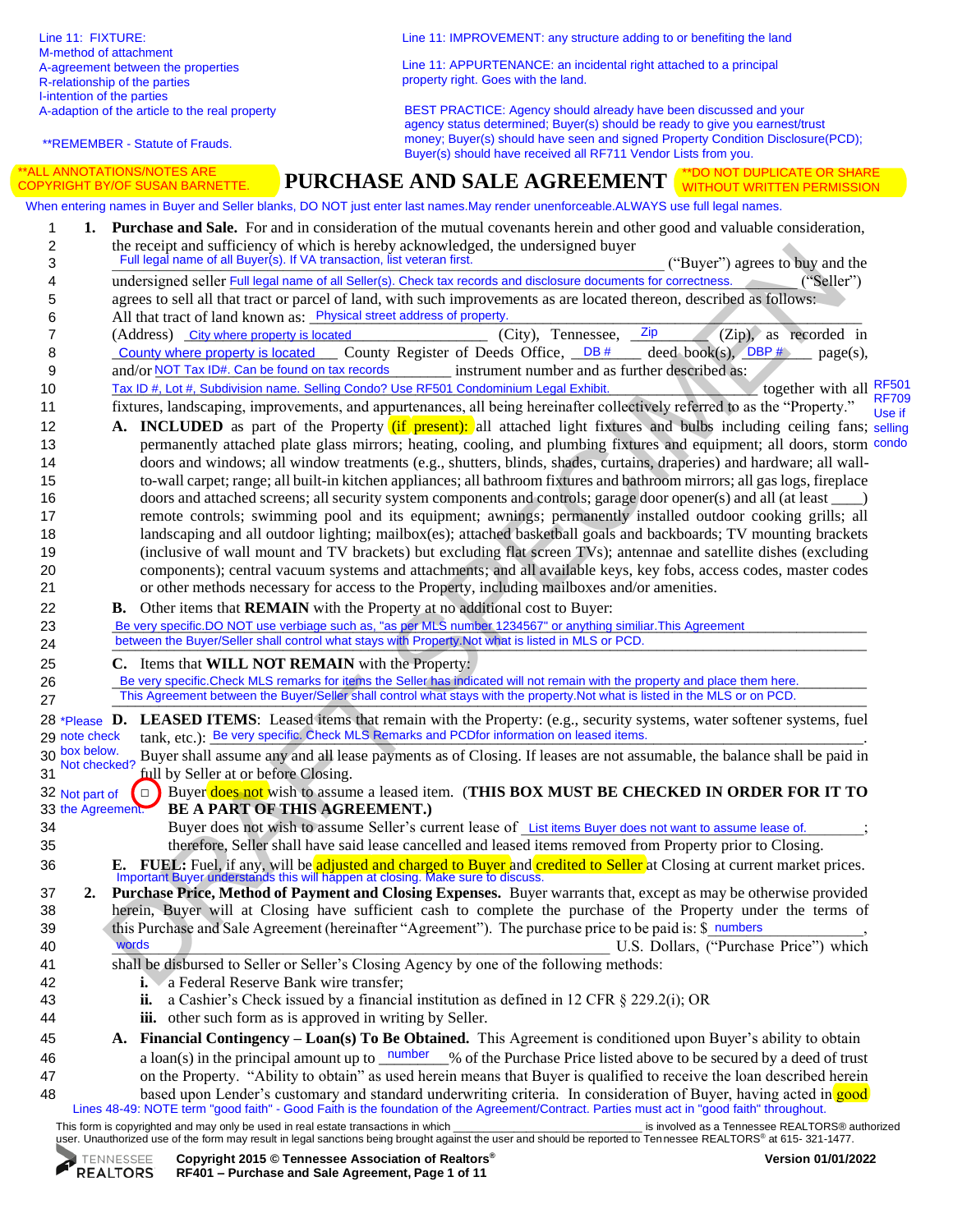1st instance in Agreement between Buyer/Seller for refund of earnest/trust money(EM) using the RF656 Notification form. \*\*PLEASE NOTE - The language utilized in this Agreement allows for the refund of EM in specific instances.In this language it states "via the Notification form" or "equivalent written notice".RF656 is sufficient for the disbursement of EM when Buyer/Seller have ageed to allowing disbursement this way. RF481 EM Disbursement form is not needed in these instances.

| faith and in accordance with the terms below, being unable to obtain financing by the Closing Date, the sufficiency of RF656<br>49                                                                                                                                            |
|-------------------------------------------------------------------------------------------------------------------------------------------------------------------------------------------------------------------------------------------------------------------------------|
| such consideration being hereby acknowledged, Buyer may terminate this Agreement by providing written notice via #7<br>50                                                                                                                                                     |
| <b>RF656</b><br>the Notification form or equivalent written notice. Seller shall have the right to request any supporting documentation<br>51<br>20                                                                                                                           |
| regarding loan denial. Upon termination, Buyer is entitled to a refund of the Earnest Money/Trust Money. Lender is<br>52                                                                                                                                                      |
| defined herein as the financial institution funding the loan. "Unable to obtain financing"-Lender will issue a "Loan Denial" letter.<br>53<br>54 Check only 1                                                                                                                 |
| box to indicate The loan shall be of the type selected below (Select the appropriate box.):                                                                                                                                                                                   |
| Conventional Loan<br>FHA Loan; attach addendum<br>55 the loan type<br>$\Box$                                                                                                                                                                                                  |
| 56 the Buyer(s)<br>VA Loan; attach addendum<br>Rural Development/USDA<br>$\Box$<br>$\Box$<br>are applying                                                                                                                                                                     |
| Other Use this and RF623 if Buyer(s) have to sell house before buying.<br>$57 \frac{C}{100}$<br><b>THDA</b><br>$\Box$<br>$\Box$                                                                                                                                               |
| 58<br>Buyer may apply for a loan with different terms and conditions and also Close the transaction provided all other terms RF656                                                                                                                                            |
| and conditions of this Agreement are fulfilled, and the new loan does not increase any costs charged to Seller. Buyer <sup>#8</sup><br>59                                                                                                                                     |
| shall be obligated to Close this transaction if Buyer has the ability to obtain a loan with terms as described herein<br>60                                                                                                                                                   |
| and/or any other loan for which Buyer has applied and been approved. Buyer(s) cannot just change mind without consequence.<br>61                                                                                                                                              |
| See Section 13 for "Default" information.<br>Loan Obligations: The Buyer agrees and/or certifies as follows:                                                                                                                                                                  |
| 63 IS NOT optional. (1) Within three (3) days after the Binding Agreement Date, Buyer shall make application for the loan and shall RF656 bayer (s) have obligations pay for credit renormal shall immediately negligible in                                                  |
| pay for credit report. Buyer shall immediately notify Seller or Seller's representative of having applied for<br>with time limits.Any type                                                                                                                                    |
| the loan and provide Lender's name and contact information, and that Buyer has instructed Lender to order<br>65 of Pre-Qual/Approval                                                                                                                                          |
| credit report. Such certifications shall be made via the Notification form or equivalent written notice;<br>66 letter from Lender does                                                                                                                                        |
| 67 not remove these<br>Within fourteen (14) days after the Binding Agreement Date, Buyer shall warrant and represent to Seller via RF656<br>(2)                                                                                                                               |
| obligations from the<br>#9<br>68 Buyer(s). ** Seller Does Nthe Notification form or equivalent written notice that:                                                                                                                                                           |
| Buyer has secured evidence of hazard insurance which will be effective at Closing and Buyer shall<br>69 have any time limits. Can<br>a.                                                                                                                                       |
| 70 demand compliance at any time.<br>notify Seller of the name of the hazard insurance company;                                                                                                                                                                               |
| **NOTE: Language used is,<br>Buyer has notified Lender of an Intent to Proceed and has available funds to Close per the signed<br>b.                                                                                                                                          |
| 71 "Buyer shall" in this section.<br>72<br>Loan Estimate; and                                                                                                                                                                                                                 |
| 73<br>Buyer has requested that the appraisal be ordered and affirms that the appraisal fee has been paid.<br>$c_{\cdot}$                                                                                                                                                      |
| (3) <b>Buyer shall</b> pursue qualification for and approval of the loan diligently and in good faith;<br>74                                                                                                                                                                  |
| (4) Buyer shall continually and immediately provide requested documentation to Lender and/or loan originator;                                                                                                                                                                 |
| 75<br>*PLEASE NOTE                                                                                                                                                                                                                                                            |
| (5) Unless otherwise stated in this Agreement, Buyer represents that this loan is not contingent upon the lease or<br>76<br>77 this obligation & address sale of any other real property and the same shall not be used as the basis for loan denial; and RF623 Buyer's First |
| in Special Stips &<br>(6) Buyer shall not intentionally make any material changes in Buyer's financial condition which would                                                                                                                                                  |
| 78 use RF623.                                                                                                                                                                                                                                                                 |
| adversely affect Buyer's ability to obtain the Primary Loan or any other loan referenced herein.<br>79<br><b>RF656</b>                                                                                                                                                        |
| Should Buyer fail to timely comply with section 2.A.(1) and/or 2.A.(2) above <b>and provide notice as required</b> , Seller $\frac{u}{418}$<br>80 Buyer(s) are<br>81 required to                                                                                              |
| may make written demand for compliance via the Notification form or equivalent written notice. If Buyer does not #19<br>82 meet these                                                                                                                                         |
| furnish Seller the requested documentation within two (2) days after such demand for compliance, Buyer shall be $\#26$<br>deadlines.<br>#27<br>considered in default and Seller's obligation to sell is terminated. See Section 13 for "Default" consequences.<br>83          |
| Financing Contingency Waived (THIS BOX MUST BE CHECKED TO BE PART OF THIS AGREEMENT.) RF656<br>84<br><b>B.</b>                                                                                                                                                                |
| (e.g. "All Cash", etc.): Buyer's obligation to close shall not be subject to any financial contingency. Buyer reserves $\frac{17}{42}$<br>85 If this box is                                                                                                                   |
| the right to obtain a loan. Buyer will furnish proof of available funds to close in the following manner:<br>86 checked,                                                                                                                                                      |
| 87 cannot leave this blank blank. Must input source of cash.<br>(e.g. bank statement, Lender's commitment letter) within $\frac{five(5) \text{ days}}{f}$                                                                                                                     |
| after Binding Agreement Date. Should Buyer fail to do so, Seller may make written demand for compliance via the RF656<br>88                                                                                                                                                   |
| Notification form or equivalent written notice. If Buyer does not furnish Seller with the requested notice within two $\frac{\#21}{2}$<br>89                                                                                                                                  |
| (2) days after such demand for compliance, Buyer shall be considered in default and Seller's obligation to sell is <sup>#22</sup><br>90                                                                                                                                       |
| terminated. Failure to Close due to lack of funds shall be considered default by Buyer. See Section 13 for "Default"<br>91                                                                                                                                                    |
| consequences.<br>In the event this Agreement is contingent upon an appraisal (See Section 2.C. below), Buyer must order the appraisal RF656<br>92                                                                                                                             |
| and provide Seller with the name and telephone number of the appraisal company and proof that appraisal was ordered $\frac{43}{400}$<br>93                                                                                                                                    |
| #23<br>within five (5) days of the Binding Agreement Date. Should Buyer fail to do so, Seller may make written demand for $\frac{\pi 20}{\pi 24}$<br>94                                                                                                                       |
| compliance via the Notification form or equivalent written notice. If Buyer does not furnish Seller with the requested<br>95                                                                                                                                                  |
| notice within two (2) days after such demand for compliance, Buyer shall be considered in default and Seller's<br>96                                                                                                                                                          |
| obligation to sell is terminated.<br>97                                                                                                                                                                                                                                       |
| C. Appraisal (Select either 1 or 2 below. The sections not checked are not a part of this Agreement).<br>98                                                                                                                                                                   |
| This <b>Agreement IS NOT</b> contingent upon the appraised value either equaling or exceeding the agreed upon<br>99<br>1.                                                                                                                                                     |
| Purchase Price.<br>100                                                                                                                                                                                                                                                        |

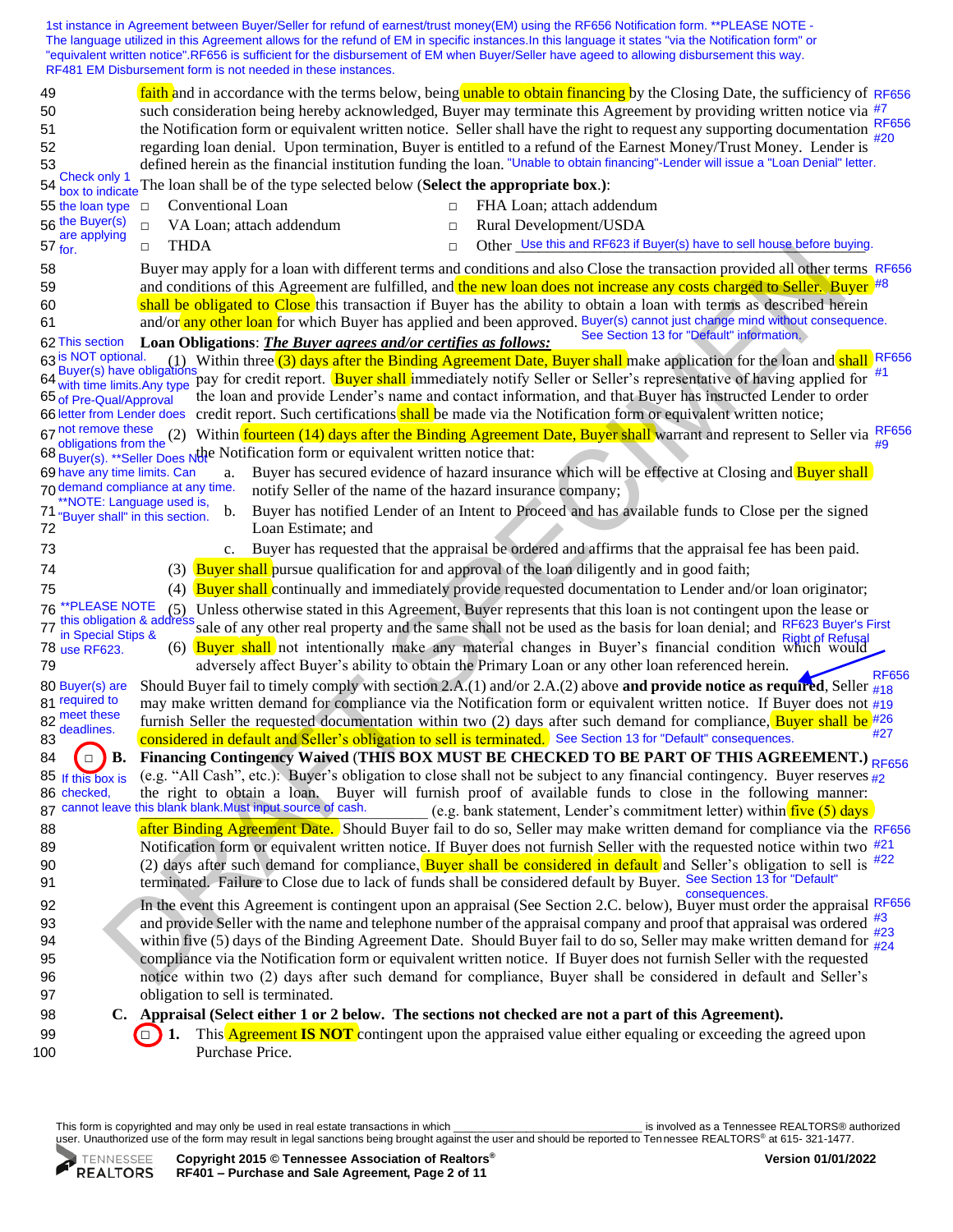**The contribution interimental contribution interimental contribution interimental control of the Farmer Mathematical control of the Farmer Control of the Farmer Scheme and the Control of the Control of the Control of the** This form is copyrighted and may only be used in real estate transactions in which \_\_\_\_\_\_\_\_\_\_\_\_\_\_\_\_\_\_\_\_\_\_\_\_\_\_\_\_\_\_\_ is involved as a Tennessee REALTORS® authorized 101  $\Box$  **2.** This Agreement **IS CONTINGENT** upon the appraised value either equaling or exceeding the agreed 102 upon Purchase Price. If the appraised value is equal to or exceeds Purchase Price, this contingency is satisfied. 103 Buyer(s) MUST notify In consideration of Buyer having conducted an appraisal, the sufficiency of such consideration being hereby RF656 104 Seller(s) to start time. acknowledged, if the appraised value of the Property does not equal or exceed the Purchase Price, Buyer  $\frac{1}{4}$ 105 notified the Selection state of the Seller via the Notification form or equivalent written notice. Buyer shall then have 106 Long life of FHA Appraisance (3) days to either: 107 Something must be done by 1. waive the appraisal contingency via the Notification form or equivalent written notice RF656 108 **11:59pm** of the 3rd day. **OR** 109 2. terminate the Agreement by giving notice to Seller via the Notification Form or equivalent written  $R_F656$ 110 notice. Upon timely termination, Buyer is entitled to a refund of the Earnest Money/Trust Money. #6 111 **In the event Buyer fails to either waive the appraisal contingency or terminate the Agreement** as set forth 112 above, this contingency shall be deemed satisfied. Thereafter, failure to appraise shall not be used as the basis 113 **for loan denial or termination of Agreement**. Seller shall have the right to request any supporting RF656 114 documentation showing appraised value did not equal or exceed the agreed upon Purchase Price. 115 **D.** Closing Expenses. The Title of this Section. It is NOT Closing Costs & Prepaids.Use same language as in Agreement. **Seller Expenses.** Seller shall pay all existing loans and/or liens affecting the Property, including all penalties, release preparation costs, and applicable recording costs; any accrued and/or outstanding association dues or fees; fee (if any) to obtain lien payoff/estoppel letters/statement of accounts from any and all associations, property management companies, mortgage holders or other liens affecting the Property; Seller's closing fee, document preparation fee and/or attorney's fees; fee for preparation of deed; notary fee on deed; and financial institution 121 (Bank, Credit Union, etc.) wire transfer fee or commercial courier service fee related to the disbursement of any 122 lien payoff(s). Seller additionally agrees to permit any withholdings and/or to pay any additional sum due as is 123 required under the Foreign Investment in Real Property Tax Act. Failure to do so will constitute a default by 124 Seller. 125 **In the event Seller is subject to Tax Withholding as required by the Foreign Investment in Real Property**  126 **Tax Act, (hereinafter "FIRPTA"), Seller additionally agrees that such Tax Withholding must be collected**  127 **from Seller by Buyer's Closing Agent at the time of Closing**. In the event Seller is not subject to FIRPTA, Seller shall be required as a condition of Closing to sign appropriate affidavits certifying that Seller is not subject 129 to FIRPTA. *It is Seller's responsibility to seek independent tax advice or counsel prior to the Closing Date*  130 *regarding such tax matters.* **Buyer Expenses.** Buyer shall pay all transfer taxes and recording fees on deed of conveyance and deed of trust; Buyer's closing fee, document preparation fee and/or attorney's fees; preparation of note, deed of trust, and other loan documents; mortgage loan inspection or boundary line survey; credit report; required premiums for private 134 mortgage, hazard and flood insurance; required reserved deposits for insurance premiums and taxes; prepaid interest; re-inspection fees pursuant to appraisal; insured Closing Protection Letter; association fees as stated within section 4.F.; and any costs incident to obtaining and closing a loan, including but not limited to: appraisal, 137 origination, discount points, application, commitment, underwriting, document review, courier, assignment, 138 photo, tax service, notary fees, and any wire fee or other charge imposed for the disbursement of the Seller's 139 proceeds according to the terms of this Agreement. 140 **3. Title Expenses**. Cost of title search, mortgagee's policy and owner's policy (rates to be as filed with the 141 Tennessee Department of Commerce and Insurance) shall be paid as follows: Who is going to pay these 3 items. 142 **DO NOT** use, "Seller pay theirs, Buyer pay theirs". Must address all 3 items listed on line 140. Cannot leave blank. 143 Simultaneous issue rates shall apply. May use: See Lines 146-147 - if you do, see example language below. 144 **Not all of the above items (Seller Expenses, Buyer Expenses and Title Expenses) are applicable to every transaction**  145 **and may be modified as follows:** 146 **READ FORM. Address any changes to Expenses Section here, NOT in Special Stips. Use same language as in the Agreement.** 147 **Example Language: Seller shall pay Buyer Expenses and Title Expenses not to exceed \$6500.00** 148 See Closing Agency for Buyer & Contact Information: Full name & contact information of Closing Agency Buyer(s) have selected 149 Section from the RF711 Vendor List you provided to them. This is for protection of ALL parties in reference to Wire Fraud. 150 **RESPA.** Closing Agency for Seller & Contact Information: **Full name & contact information of Closing Agency Seller(s) have selected** 151 **\_\_\_\_\_\_\_\_\_\_\_\_\_\_\_\_\_\_\_\_\_\_\_\_\_\_\_\_\_\_\_\_\_\_\_\_\_\_\_\_\_\_\_\_\_\_\_\_\_\_\_\_\_\_\_\_\_\_\_\_\_\_\_\_\_\_\_\_\_\_\_\_\_\_\_\_\_\_\_\_\_\_\_\_\_\_\_\_\_\_\_\_\_\_\_\_\_** from the RF711 Vendor List you provided to them. This is for protection of ALL parties in reference to Wire Fraud. 152 **3. Earnest Money/Trust Money**. Buyer has paid or will pay within  $\frac{3-5}{2}$  days after the Binding Agreement Date to 153 Name of real estate firm holding earnest/trust (EM) money. (name of Holder) ("Holder") located at 154 Address of real estate firm holding EM-per statute/rules of TREC (address of Holder), a Earnest 155 Money/Trust Money deposit of \$\_amount \_\_\_\_\_\_\_\_\_ by check (OR 156 Do not take cash.  $\Box$  Do not take cash.  $\Box$  ("Earnest Money/Trust Money"). 102 Appraisal comes in low, 103 Buyer(s) MUST notify 104 Seller(s) to start time. Monitor this carefully. Remember timelines. Something must be done by 125 Very important to 126 non-US citizens. Even may pertain to some green 128 card holders. 116 NOTE-name of Section is, "Seller Expenses" 118 not closing costs & 119 prepaids.Match 120 language in the 121 Agreement. 131 NOTE-name  $2$ . 132 of Section is, 133 <sup>"Buyer</sup> Expenses not closing costs 134 & prepaids.Match 135 language in the 136 Agreement. 148 See 149 Section 150 9 of<br>150 RESPA. Do not take cash. Remember Best Practice: Collect when you write offer. #5 #25 RF711

user. Unauthorized use of the form may result in legal sanctions being brought against the user and should be reported to Tennessee REALTORS® at 615- 321-1477.

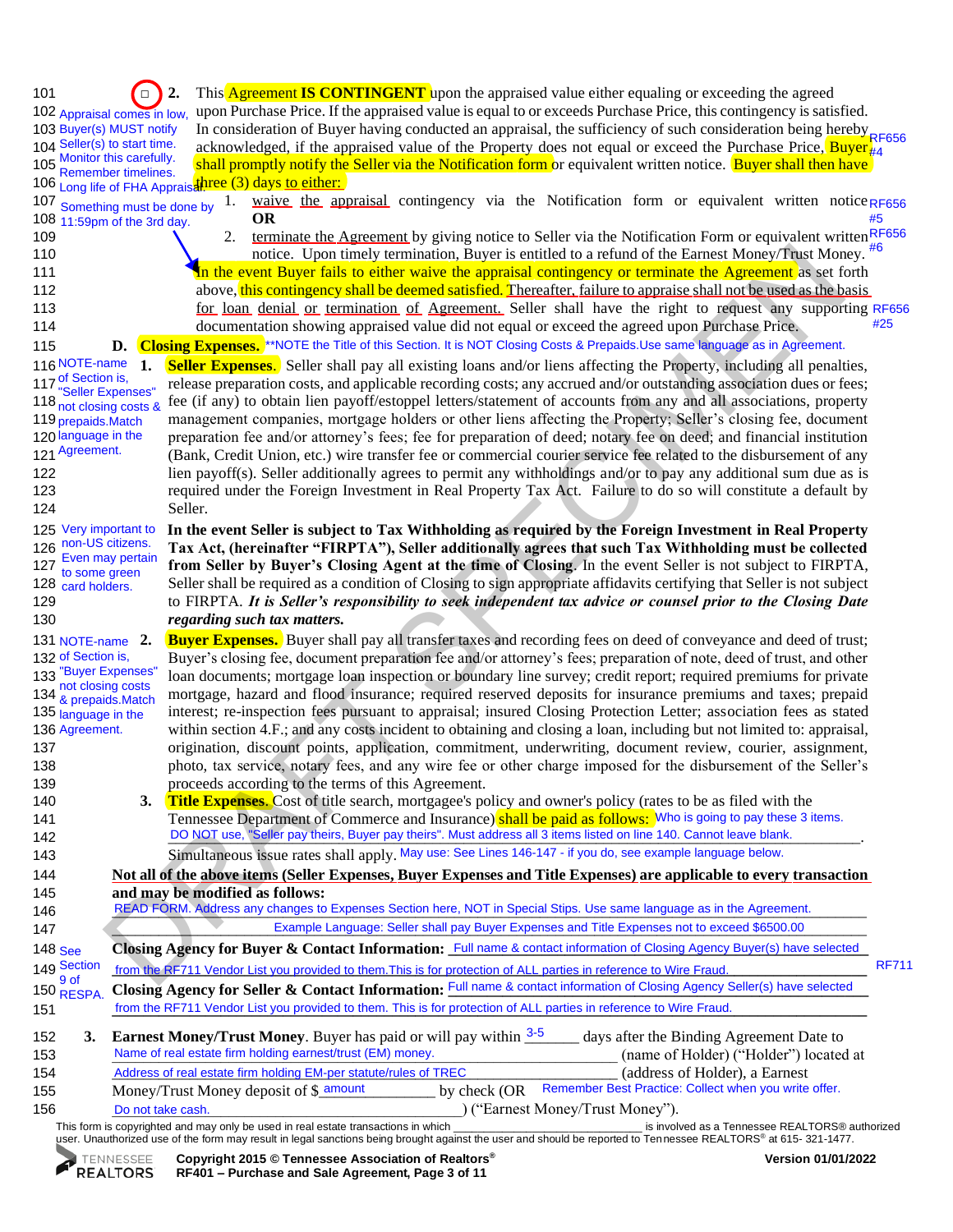157 **A.** Failure to Receive Earnest Money/Trust Money. In the event Earnest Money/Trust Money (if applicable) is not RF656 158 timely received by Holder or Earnest Money/Trust Money check or other instrument is not honored for any reason by #28 159 the bank upon which it is drawn, Holder shall promptly notify Buyer and Seller of the Buyer's failure to deposit the <sup>#29</sup> 160 agreed upon Earnest Money/Trust Money. Buyer shall then have one (1) day to deliver Earnest Money/Trust Money 161 in immediately available funds to Holder. In the event Buyer does not deliver such funds, Buyer is in default and 162 Seller shall have the right to terminate this Agreement by delivering to Buyer or Buyer's representative written notice 163 via the Notification form or equivalent written notice. In the event Buyer delivers the Earnest Money/Trust Money in 164 immediately available funds to Holder before Seller elects to terminate, Seller shall be deemed to have waived his 165 right to terminate, and the Agreement shall remain in full force and effect. #30

- 170 Companies are NOT (a) at Closing to be applied as a credit toward Buyer's Purchase Price; Companies are NOT
- 171 buding the same (b) upon a written agreement signed by all parties having an interest in the funds; bound by the same rules of TREC
- 172 (c) upon order of a court or arbitrator having jurisdiction over any dispute involving the Earnest 173 Money/Trust Money; 172 concerning EM.
- 174 (d) upon a reasonable interpretation of the Agreement; or
- 175 (e) upon the filing of an interpleader action with payment to be made to the clerk of the court having 176 **176** jurisdiction over the matter. Attorney will need to be involved.Contact Attorney.
- 177 Holder shall be reimbursed for, and may deduct from any funds interpleaded, its costs and expenses, including 178 reasonable attorney's fees. The prevailing party in the interpleader action shall be entitled to collect from the other 179 party the costs and expenses reimbursed to Holder. No party shall seek damages from Holder (nor shall Holder be 180 liable for the same) for any matter arising out of or related to the performance of Holder's duties under this Earnest 181 Money/Trust Money section. Earnest Money/Trust Money shall not be disbursed prior to fourteen (14) days after 182 deposit unless written evidence of clearance by bank is provided. REMEMBER this for cash deals that close fast and for terminations that happen in 14 days or less from

## 183 **4. Closing, Prorations, Special Assessments and Warranties Transfer.** Acceptance Date

| 166 Per                                              | B. Handling of Earnest Money/Trust Money upon Receipt by Holder. Earnest Money/Trust Money (if applicable) is                                                                                                                                |
|------------------------------------------------------|----------------------------------------------------------------------------------------------------------------------------------------------------------------------------------------------------------------------------------------------|
| <b>TREC Rule</b><br>167<br>1260-02-.09               | to be deposited promptly after the Binding Agreement Date or the agreed upon delivery date in this Earnest                                                                                                                                   |
| 168<br>#7                                            | Money/Trust Money section or as specified in the Special Stipulations section contained herein. Holder shall disburse                                                                                                                        |
| 169                                                  | NOTE: Title Earnest Money/Trust Money only as follows:                                                                                                                                                                                       |
| <b>Companies are NOT</b><br>170<br>bound by the same | (a) at Closing to be applied as a credit toward Buyer's Purchase Price;                                                                                                                                                                      |
| 171<br>rules of TREC                                 | (b) upon a written agreement signed by all parties having an interest in the funds;                                                                                                                                                          |
| 172 concerning EM.<br>173                            | (c) upon order of a court or arbitrator having jurisdiction over any dispute involving the Earnest<br>Money/Trust Money;                                                                                                                     |
| 174                                                  | (d) upon a reasonable interpretation of the Agreement; or                                                                                                                                                                                    |
| 175<br>176                                           | (e) upon the filing of an interpleader action with payment to be made to the clerk of the court having<br>jurisdiction over the matter. Attorney will need to be involved.Contact Attorney.                                                  |
| 177                                                  | Holder shall be reimbursed for, and may deduct from any funds interpleaded, its costs and expenses, including                                                                                                                                |
| 178                                                  | reasonable attorney's fees. The prevailing party in the interpleader action shall be entitled to collect from the other                                                                                                                      |
| 179                                                  | party the costs and expenses reimbursed to Holder. No party shall seek damages from Holder (nor shall Holder be                                                                                                                              |
| 180                                                  | liable for the same) for any matter arising out of or related to the performance of Holder's duties under this Earnest                                                                                                                       |
| 181                                                  | Money/Trust Money section. Earnest Money/Trust Money shall not be disbursed prior to fourteen (14) days after                                                                                                                                |
| 182                                                  | deposit unless written evidence of clearance by bank is provided. REMEMBER this for cash deals that close fast and for                                                                                                                       |
| 183<br>4.                                            | terminations that happen in 14 days or less from<br>Closing, Prorations, Special Assessments and Warranties Transfer Acceptance Date                                                                                                         |
| <b>184 TREC</b><br>A.                                | Closing Date. This transaction shall be closed ("Closed") (evidenced by delivery of warranty deed and payment of                                                                                                                             |
| <b>Statute</b><br>185<br>62-13-312                   | Purchase Price, the "Closing"), and this Agreement shall expire, at 11:59 p.m. local time on the day<br>day of                                                                                                                               |
| 186 #9 requires                                      | month<br>("Closing Date"), or on such earlier date as may be agreed to by the RF657<br>year                                                                                                                                                  |
| 187 a definite                                       | parties in writing. Such expiration does not extinguish a party's right to pursue remedies in the event of default. Any RF657                                                                                                                |
| 188 expiration<br>date. Cannot                       | extension of this date must be agreed to by the parties in writing via the Closing Date/Possession Date Amendment or                                                                                                                         |
| 189<br>leave blank.                                  | equivalent written agreement.                                                                                                                                                                                                                |
| 190                                                  | 1. Possession. Possession of the Property is to be given (Select the appropriate boxes below. Unselected items                                                                                                                               |
| 191                                                  | will not be part of this Agreement):                                                                                                                                                                                                         |
| 192                                                  | at Closing as evidenced by delivery of warranty deed and payment of Purchase Price;<br>$\Box$                                                                                                                                                |
| 193                                                  | <b>OR</b><br>RF626-Buyer to move in early                                                                                                                                                                                                    |
| 194                                                  | as agreed in the attached and incorporated Temporary Occupancy Agreement; RF627-Seller to stay after closing<br>$\left( \blacksquare \right)$                                                                                                |
| 195                                                  | <b>B.</b> Prorations. Real estate taxes, rents, dues, maintenance fees, and association fees on said Property for the calendar                                                                                                               |
| 196                                                  | year in which the sale is Closed shall be prorated as of the Closing Date. In the event of a change or reassessment of                                                                                                                       |
| 197<br>198                                           | taxes for the calendar year after Closing, the parties agree to pay their recalculated share. Real estate taxes, rents, dues,<br>maintenance fees, and association fees for prior years and roll back taxes, if any, will be paid by Seller. |
| 199<br>No action                                     | C. Greenbelt. If property is currently classified by the property tax assessor as "Greenbelt" (minimum of 15 acres or                                                                                                                        |
| 200<br>needed if                                     | otherwise qualifies), does the Buyer intend to keep the property in the Greenbelt? (Select the appropriate boxes                                                                                                                             |
| 201<br>property is                                   | below. Unselected items will not be part of this Agreement):                                                                                                                                                                                 |
| 202 not part of<br>Greenbelt                         | Buyer intends to maintain the property's Greenbelt classification and acknowledges that it is Buyer's                                                                                                                                        |
| 203<br>classification.                               | responsibility to make timely and proper application to insure such status. Buyer's failure to timely and properly                                                                                                                           |
| 204                                                  | make application will result in the assessment of rollback taxes for which Buyer shall be obligated to pay. Buyer                                                                                                                            |
| 205                                                  | should consult the tax assessor for the county where the property is located prior to making this offer to verify                                                                                                                            |
| 206                                                  | that their intended use will qualify for greenbelt classification.                                                                                                                                                                           |
| 207                                                  | Buyer does not intend to maintain the property's Greenbelt status and Rollback taxes shall be payable by the<br>$\blacksquare$                                                                                                               |
| 208                                                  | Seller at time of closing.                                                                                                                                                                                                                   |
| 209                                                  | D. Special Assessments. Special assessments approved or levied prior to the Closing Date shall be paid by the Seller at                                                                                                                      |
| 210                                                  | or prior to Closing unless otherwise agreed as follows:                                                                                                                                                                                      |
| 211                                                  |                                                                                                                                                                                                                                              |

This form is copyrighted and may only be used in real estate transactions in which the magnitude of the state of the state of the state transactions in which the state of the state of the state of the state transactions in user. Unauthorized use of the form may result in legal sanctions being brought against the user and should be reported to Tennessee REALTORS® at 615- 321-1477.

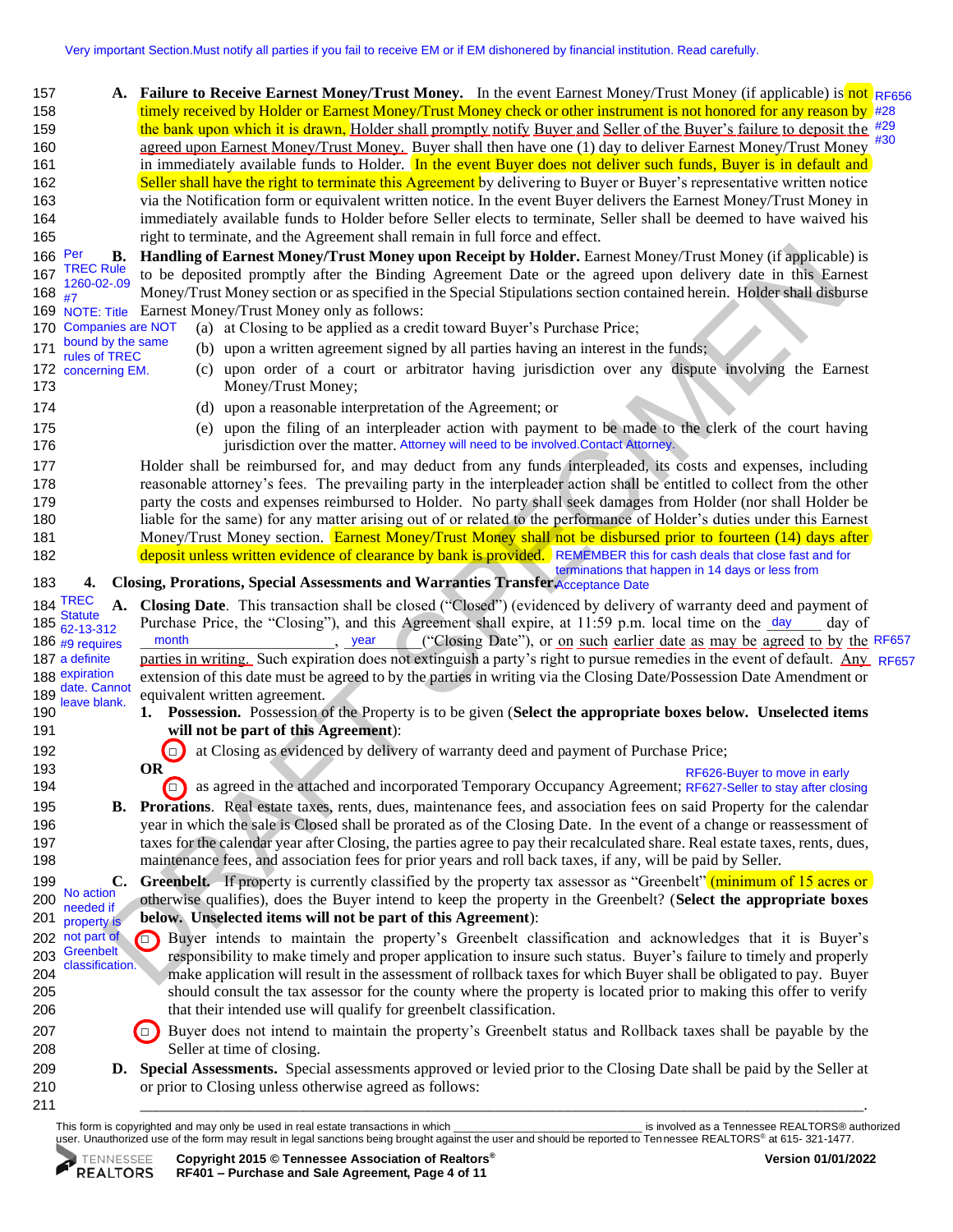**Warranties Transfer.** Seller, at the option of Buyer and at Buyer's cost, agrees to transfer Seller's interest in any 213 manufacturer's warranties, service contracts, termite bond or treatment guarantee and/or similar warranties which by 214 to the Buyer(s) their terms may be transferable to Buyer. Buyer's cost to transfer any warranties.  $212 \frac{\text{Make sure}}{\text{but } \text{but}}$ and 213 explain this

 **F. Association Fees.** Buyer shall be responsible for all homeowner or condominium association transfer fees, related administration fees (not including statement of accounts), capital expenditures/contributions incurred due to the transfer of Property and/or like expenses which are required by the association, property management company and/or the bylaws, declarations or covenants for the Property (unless otherwise specifically addressed herein and/or unless 219 specifically chargeable to Seller under applicable bylaws, declarations, and/or neighborhood covenants). Buyer(s) cost.

| 220        | 5.                                     |        |                                          | Title and Conveyance. Do you/the Buyer(s) know about any of these items at time of offer? See Section 10 for options.                                                                                                                                      |
|------------|----------------------------------------|--------|------------------------------------------|------------------------------------------------------------------------------------------------------------------------------------------------------------------------------------------------------------------------------------------------------------|
| 221        |                                        |        |                                          | A. Seller warrants that at the time of Closing, Seller will convey or cause to be conveyed to Buyer or Buyer's assign(s)                                                                                                                                   |
|            |                                        |        |                                          | 222 should contact good and marketable title to said Property by general warranty deed, subject only to:                                                                                                                                                   |
|            | 223 their selected                     |        |                                          | (1) zoning; See Section 10                                                                                                                                                                                                                                 |
|            | 224 Closing Agency/                    |        |                                          | (2) setback requirements and general utility, sewer, and drainage easements of record on the Binding Agreement                                                                                                                                             |
|            | 225 Title Company to get<br>answers to |        |                                          | Date upon which the improvements do not encroach; See Section 10                                                                                                                                                                                           |
|            |                                        |        | $226$ questions concernin $\cancel{3}$ ) | subdivision and/or condominium declarations, covenants, restrictions, and easements of record on the                                                                                                                                                       |
|            |                                        |        |                                          | 227 the title to the Property. Binding Agreement Date; and See Section 10                                                                                                                                                                                  |
|            | 228 See Section 11<br>and RF304        |        |                                          | (4) leases and other encumbrances specified in this Agreement. See Section 10                                                                                                                                                                              |
|            | 229 Disclaimer                         |        |                                          | If title examination, closing or loan survey pursuant to Tenn. Code Ann. § 62-18-126, boundary line survey, or other                                                                                                                                       |
|            | 230 Notice.                            |        |                                          | information discloses material defects, Buyer may, at Buyer's discretion:                                                                                                                                                                                  |
| 231        |                                        |        |                                          | (1) accept the Property with the defects $OR$                                                                                                                                                                                                              |
| 232        |                                        |        |                                          | (2) require Seller to remedy such defects prior to the Closing Date. Buyer shall provide Seller with written notice RF656                                                                                                                                  |
| 233        |                                        |        |                                          | of such defects via the Notification form or equivalent written notice. If defects are not remedied prior to #10                                                                                                                                           |
| 234        |                                        |        |                                          | Closing Date, Buyer and Seller may elect to extend the Closing Date by mutual written agreement evidenced                                                                                                                                                  |
| 235        |                                        |        |                                          | by the Closing Date/Possession Amendment form or other written equivalent. If defects are not remedied by RF656                                                                                                                                            |
| 236        |                                        |        |                                          | the Closing Date or any mutually agreed upon extension thereof, this Agreement shall terminate, and Buyer #11                                                                                                                                              |
| 237        |                                        |        |                                          | shall be entitled to refund of Earnest Money/Trust Money.                                                                                                                                                                                                  |
| 238<br>239 |                                        |        |                                          | Good and marketable title as used herein shall mean title which a title insurance company licensed to do business in<br>Tennessee will insure at its regular rates, subject only to standard exceptions. The title search or abstract used for the         |
| 240        |                                        |        |                                          | purpose of evidencing good and marketable title must be acceptable to the title insurance agent and the issuing title                                                                                                                                      |
| 241        |                                        |        |                                          | insurance company. Seller agrees to execute such appropriate affidavits and instruments as may be required by the                                                                                                                                          |
| 242        |                                        |        |                                          | issuing title insurance company.                                                                                                                                                                                                                           |
| 243        |                                        |        |                                          | B. Deed. Name(s) on Deed to be: Full legal names of Buyer(s) to be placed in Deed.                                                                                                                                                                         |
| 244        |                                        |        |                                          | It is the Buyer's responsibility to consult the closing agency or attorney prior to Closing as to the manner in which                                                                                                                                      |
| 245        |                                        |        |                                          | Buyer holds title.                                                                                                                                                                                                                                         |
| 246        |                                        |        |                                          | C. Association Lien Payoff. In the event the Property is subject to mandatory association assessments or other fees,                                                                                                                                       |
| 247        |                                        |        |                                          | which may impose a lien, Seller shall cause to be delivered to Buyer or Buyer's Closing Agent not later than seven                                                                                                                                         |
| 248        |                                        |        |                                          | (7) days before Closing a lien payoff, estoppel letter or a statement of account reflecting that the account relating to                                                                                                                                   |
| 249        |                                        |        |                                          | the Property is current or setting forth the sum due to bring the account current.                                                                                                                                                                         |
| 250        | 6.                                     |        |                                          | Public Water or Public Sewer Systems NEW SECTION for 2022                                                                                                                                                                                                  |
| 251        |                                        |        |                                          | In the event it is discovered that Public Water or Public Sewer System is accessible to the Property and connection to the                                                                                                                                 |
| 252        |                                        |        |                                          | Property is required by a governmental agency/ authority or Lender, Buyer shall promptly notify the Seller via the                                                                                                                                         |
| 253        |                                        |        |                                          | Notification form or equivalent written notice. Seller and Buyer shall have five (5) days following such written notice but                                                                                                                                |
| 254        |                                        |        |                                          | not later than the Closing Date to negotiate in good faith the payment for the cost and the connection to the Public Water                                                                                                                                 |
| 255        |                                        |        |                                          | or Public Sewer System. In the event Seller and Buyer do not reach a mutual written agreement for the payment of such                                                                                                                                      |
| 256        |                                        |        |                                          | cost or a mutually agreeable written extension of such time period as evidenced in an Amendment to this Agreement signed                                                                                                                                   |
| 257        |                                        |        |                                          | by both parties within such period of time, this Agreement is hereby terminated. If terminated the Buyer is entitled to a                                                                                                                                  |
| 258        |                                        |        |                                          | refund of the Earnest Money/Trust Money.                                                                                                                                                                                                                   |
| 259        | 7.                                     |        |                                          | Federal Law. MUST check box. Make sure and complete form if<br><b>RF209</b><br>Lead-Based Paint Disclosure (Select the appropriate box.) applicable. Must be signed by Buyer(s) before Acceptance.                                                         |
| 260        |                                        | $\Box$ | does not apply.                          | does apply (Property built prior to 1978 – see attached Lead-Based Paint Disclosure)<br>$\Box$                                                                                                                                                             |
|            | 8.                                     |        |                                          |                                                                                                                                                                                                                                                            |
| 261        | 262 Buyer to $\mathbf{A}$ .            |        |                                          | Inspections. TCA 62-6-3; TREC sent email 7/9/2021 to all licensees stating we need to know what is/is not required for home inspections.<br>Buyer's Right to Make Inspection(s). All inspections/reports, including but not limited to the home inspection |
|            | 263 choose                             |        |                                          | report, those required/recommended in the home inspection report, Wood Destroying Insect Infestation                                                                                                                                                       |

This form is copyrighted and may only be used in real estate transactions in which \_\_\_\_\_\_\_\_\_\_\_\_\_\_\_\_\_\_\_\_\_\_\_\_\_\_\_\_\_\_\_ is involved as a Tennessee REALTORS® authorized 265 <sup>from RF/11</sup> **stipulated in this Agreement.** The parties hereto agree that in the event Buyer shall elect to contract with a third-<br>you provide to them. NOTE: Read RF304 Disclaimer Notice Lines 3-6. 265 from RF711

264 **Inspection Report, septic inspection and well water test, are to be made at Buyer's expense, unless otherwise** 

user. Unauthorized use of the form may result in legal sanctions being brought against the user and should be reported to Tennessee REALTORS® at 615- 321-1477.



choose 264 inspector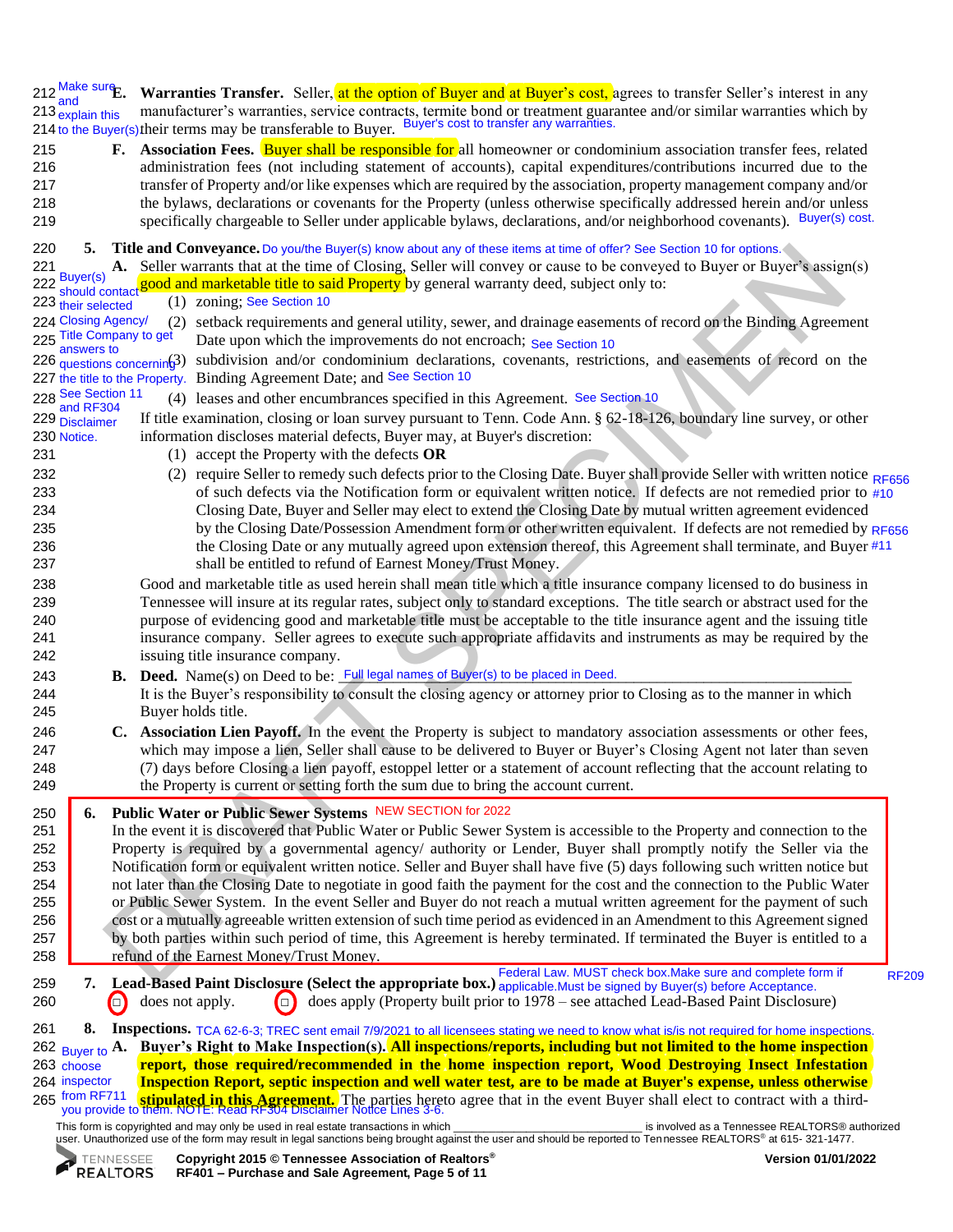Many inspections listed in this Section, however all of them are not part of the definition of a home inspection provided by the State of TN. Buyer can do them, but can they terminate because of one of the items not specified in the definition? See TCA 62-6-302 for definitions of what a home inspection should/should not include. BE AWARE, share with Buyer(s)/Seller(s). See Section 10.

Since Shine and the boundary interesting with the Margonal by eight and solid remain enforces by the particular the control interesting with the specific specific terms of the particular terms of the control interesting i party inspector to obtain a "Home Inspection" as defined by Tennessee law, said inspection shall be conducted by a licensed Home Inspector. However, nothing in this section shall preclude Buyer from conducting any inspections on his/her own behalf, nor shall it preclude Buyer from retaining a qualified (and if required by law, licensed) professional to conduct inspections of particular systems or issues within such professional's expertise or licensure, including but not limited to inspection of the heating/cooling systems, electrical systems, foundation, etc., so long as said 271 professional is not in violation of Tenn. Code Ann. § 62-6-301, et seq. as may be amended. **Seller shall cause all**  272 **utility services and any pool, spa, and similar items to be operational so that Buyer may complete all inspections**  273 **bookstand tests under this Agreement.** Buyer agrees to indemnify Seller from the acts of himself, his inspectors and/or 274 representatives in exercising his rights under this Purchase and Sale Agreement. Buyer's obligations to indemnify Seller shall also survive the termination of this Agreement by either party, which shall remain enforceable. 276 **Buyer waives any objections to matters of purely cosmetic nature (e.g. decorative, color or finish items)**  277 **disclosed by inspection. Buyer has no right to require repairs or alterations purely to meet current building**  278 **codes, unless required to do so by governmental authorities.**  See TCA 62-6-302 3-B 279 **B. Initial Inspections**. Buyer and/or his inspectors/representatives shall have the right and responsibility to enter the Property during normal business hours, for the purpose of making inspections and/or tests of the Property. Buyer and/or his inspectors/representatives shall have the right to perform a visual analysis of the condition of the Property, any reasonably accessible installed components, the operation of the Property's systems, including any controls normally operated by Seller including the following components: heating systems, cooling systems, electrical systems, 284 plumbing systems, structural components, foundations, roof coverings, exterior and interior components, any other 285 Section 10 site aspects that affect the Property, and environmental issues (e.g. radon, mold, asbestos, etc.).<br>Environmental issues are NOT supposed to be addressed by home inspectors. See TCA 62-6-302 4-D & 4-F 286 **C. Wood Destroying Insect Infestation Inspection Report.** If desired by Buyer or required by Buyer's Lender, it shall 287 be Buyer's responsibility to obtain *at Buyer's expense* a Wood Destroying Insect Infestation Inspection Report (the 288  $\frac{\text{dualnessed}}{\text{in terms}}$  "Report"), which shall be made by a Tennessee licensed and chartered pest control operator. 289 **The foregoing expense may be subject to governmental guidelines relating to VA Loans (See VA/FHA Loan**  290 **Addendum if applicable)**. 291 The inspection shall include each dwelling, garage, and other permanent structure on the Property excluding 292 \_\_\_\_\_\_\_\_\_\_\_\_\_\_\_\_\_\_\_\_\_\_\_\_\_\_\_\_\_\_\_\_\_\_\_\_\_\_\_\_\_\_\_\_\_\_\_\_\_\_\_\_\_ for evidence of active infestation and/or damage. 293 Buyer shall cause such Report to be delivered to Seller simultaneously with any repairs requested by the Buyer or the 294 end of the Inspection Period, whichever is earlier. If the Report indicates evidence of active infestation, Seller agrees 295 to treat infestation at Seller's expense and provide documentation of the treatment to Buyer prior to Closing. Requests 296 for repair of damage, if any, should be addressed in the Buyer's request for repairs pursuant to Subsection 8.D., Buyer's 297 Inspection and Resolution below. 298 **D.** Buyer's Inspection and Resolution. Within number days after the Binding Agreement Date ("Inspection Period"), 299 Buyer shall cause to be conducted any inspection provided for herein, including but not limited to the Wood 300 Destroying Insect Infestation Inspection Report **AND** shall provide written notice of such to Seller as described below. 301 *In the event Buyer fails to timely make such inspections and respond within said timeframe as described herein,*  302 *the Buyer shall have forfeited any rights provided under this Section 8, and in such case shall accept the Property*  303 *in its current condition, normal wear and tear excepted.* 304 **In said notice Buyer shall either:**  you start down one path, you cannot back up and do something else except. 305 (1) In consideration of Buyer having conducted Buyer's good faith inspections as provided for herein, the RF656 306 surficiency of such consideration being hereby acknowledged, Buyer shall furnish Seller with a list of written #12 307 specified objections and immediately terminate this Agreement via the Notification form or equivalent 308 written notice. All Earnest Money/Trust Money shall be returned to Buyer upon termination. Do not send any  $309 \rightarrow \text{OR}$ 310 (2) accept the Property in its present "AS IS" condition with any and all faults and no warranties expressed or 311 implied via the Notification form or equivalent written notice. Seller has no obligation to make repairs.  $312 \longrightarrow \bigcirc$ 313 (3) furnish Seller a written list of items which Buyer requires to be repaired and/or replaced with like quality or 314 value in a professional and workmanlike manner via the Repair/Replacement Proposal or equivalent written RF654 315 notice. Seller shall have the right to request any supporting documentation that substantiates any item listed. 316 **a.** Resolution Period. Seller and Buyer shall then have a period of <u>number</u> days following receipt of 317 the above stated written list ("Resolution Period") to reach a mutual agreement as to the items to be 318 repaired or replaced with like quality or value by Seller, which shall be evidenced by the Repair / 319 Replacement Amendment or written equivalent(s). The receipt by Seller of the above stated written RF655 320 list or Repair/Replacement Proposal marks the end of the Inspection Period and beginning of the All items  $\mathbf{B}$ . 280 listed in this 281 section are 282 not listed as 283<sup>items</sup> an Inspector can 284 inspect. See 285 Section 10 266 Cleaning OR 267 Servicing 268 items are  $269 \frac{\text{NOT}}{\text{NOT}}$ addressed  $270$  in this 271 Section OR 272 a part of Home Inspection. 274 Address in 275 Special Stips. Not addressed in home 289 inspection. **Nothing** After ALL inspections are complete, Buyer(s) has 3 choices of how to proceed. Once portion of any inspection along with this termination. Just a written list. Remember the Statute of Frauds. See TN See Lines 322-323 RF656 #13

This form is copyrighted and may only be used in real estate transactions in which the magnitude of the state of the state of the state transactions in which the state of the state of the state of the state transactions in user. Unauthorized use of the form may result in legal sanctions being brought against the user and should be reported to Tennessee REALTORS® at 615- 321-1477.

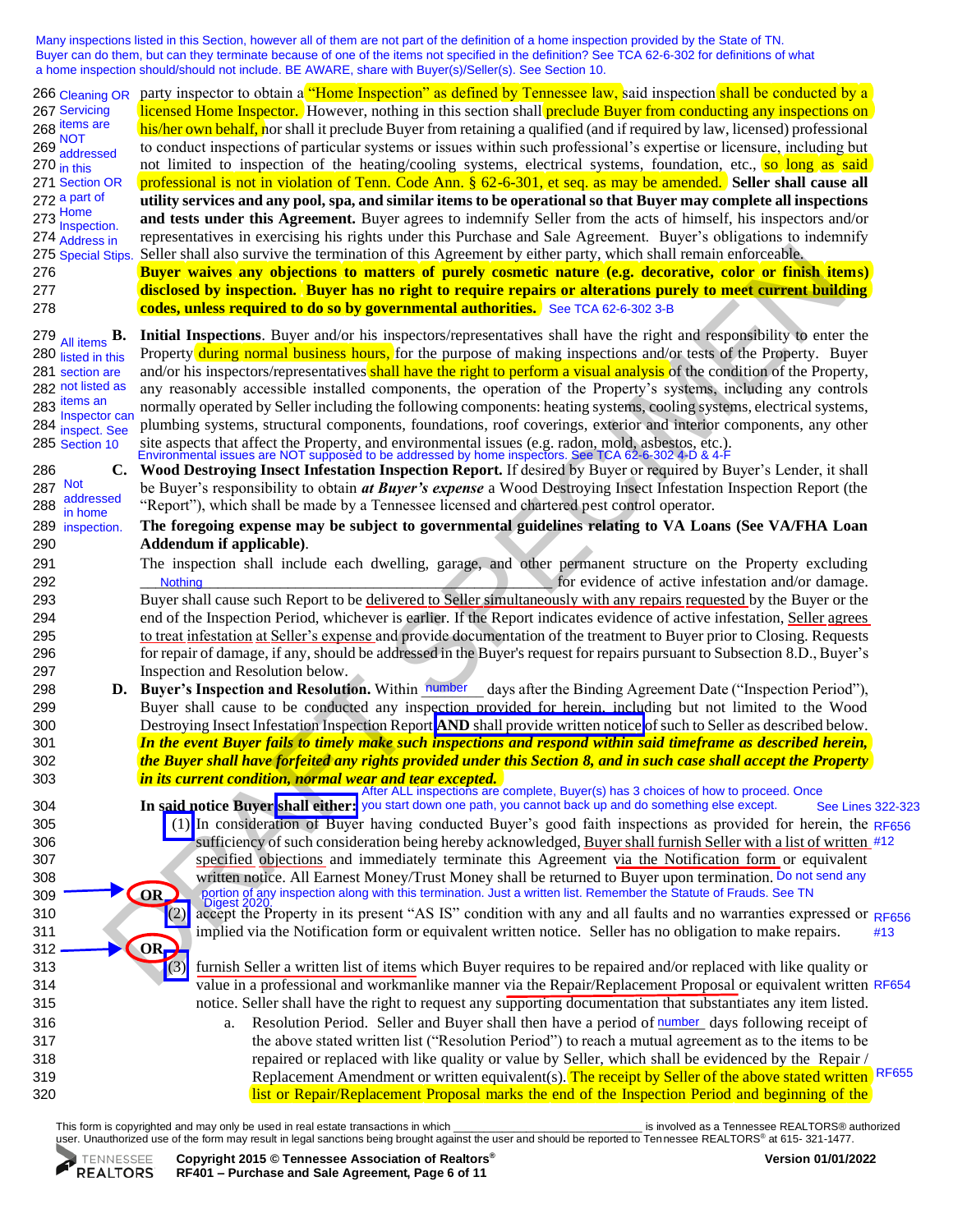| 321<br>322<br>323<br>324<br>325<br>326<br>327<br>328<br>329<br>330 | Resolution Period. The parties agree to negotiate repairs in good faith during the Resolution<br><b>Period.</b> Buyer retains the ability to accept the Property in its present "AS IS" condition during the RF656<br>Resolution Period. In the event Seller and Buyer do not reach a mutual written resolution during #14<br>such Resolution Period or a mutually agreeable written extension thereof as evidenced in an RF653<br>Amendment to this Agreement signed by both parties within said period of time, this Agreement is to extend<br>resolution<br>hereby terminated. If terminated, Buyer is entitled to a refund of the Earnest Money/Trust Money.<br>time<br>Buyer waives the option to request items to be repaired and/or replaced under $D(3)$ above and there shall be no<br><b>New</b><br>$\Box$<br>For<br>Resolution Period. Buyer retains the right to perform Buyer's Inspections and to timely furnish Seller with a list<br>2022<br>of written specified objections and immediately terminate this Agreement as provided in $D(1)$ above or accept<br>the Property in its present AS IS condition as provided under D (2) above.                                                                                                                                                                                                                                                                                                                                                                                                                                                                                                                                                                                                                                                                                                                                                                                                                                         |
|--------------------------------------------------------------------|---------------------------------------------------------------------------------------------------------------------------------------------------------------------------------------------------------------------------------------------------------------------------------------------------------------------------------------------------------------------------------------------------------------------------------------------------------------------------------------------------------------------------------------------------------------------------------------------------------------------------------------------------------------------------------------------------------------------------------------------------------------------------------------------------------------------------------------------------------------------------------------------------------------------------------------------------------------------------------------------------------------------------------------------------------------------------------------------------------------------------------------------------------------------------------------------------------------------------------------------------------------------------------------------------------------------------------------------------------------------------------------------------------------------------------------------------------------------------------------------------------------------------------------------------------------------------------------------------------------------------------------------------------------------------------------------------------------------------------------------------------------------------------------------------------------------------------------------------------------------------------------------------------------------------------------------------------------------------------------------------|
| 331<br>332<br>333                                                  | Waiver of All Inspections. THIS BOX MUST BE CHECKED TO BE PART OF THIS AGREEMENT.<br>E.<br>Buyer, having been advised of the benefits of inspections, waives any and all Inspection Rights under this<br>Section 8 (including but not limited to the Wood Destroying Insect Infestation Inspection Report).<br>Final INspection & Completion of Repair Deadline should not be the same date/day. Final is final.                                                                                                                                                                                                                                                                                                                                                                                                                                                                                                                                                                                                                                                                                                                                                                                                                                                                                                                                                                                                                                                                                                                                                                                                                                                                                                                                                                                                                                                                                                                                                                                  |
| 334<br>335<br>336<br>337<br>338<br>339                             | Final Inspection. Buyer and/or his inspectors/representatives shall have the right to conduct a final inspection of Property RF660<br>9.<br>on the Closing Date or within $1-2$ day(s) prior to the Closing Date only to confirm Property is in the same or better<br>condition as it was on the Binding Agreement Date, normal wear and tear excepted, and to determine that all<br>repairs/replacements agreed to during the Resolution Period, if any, have been completed. Property shall remain in such<br>condition until Closing at Seller's expense. Closing of this sale constitutes acceptance of Property in its condition as of<br>the time of Closing, unless otherwise noted in writing. Not to find new things to ask the Seller to do. READ Section.                                                                                                                                                                                                                                                                                                                                                                                                                                                                                                                                                                                                                                                                                                                                                                                                                                                                                                                                                                                                                                                                                                                                                                                                                              |
| 340                                                                | 10. Buyer's Additional Due Diligence Options. If any of the matters below are of concern to Buyer, Buyer should address RF707                                                                                                                                                                                                                                                                                                                                                                                                                                                                                                                                                                                                                                                                                                                                                                                                                                                                                                                                                                                                                                                                                                                                                                                                                                                                                                                                                                                                                                                                                                                                                                                                                                                                                                                                                                                                                                                                     |
| 341 <sub>The</sub>                                                 | the concern by specific contingency in the Special Stipulations Section of this Agreement. These items are not part of the Home<br>Survey and Flood Certification. Survey Work and Flood Certifications are the best means of identifying boundary<br>$342$ Buyer(s) $A$ .<br>343 <sup>cannot</sup><br>lines and/or encroachments and easements or flood zone classifications. Buyer may obtain a Mortgage Inspection or<br>terminate<br>344 <mark>terrin.</mark><br><mark>over any</mark><br>Boundary Line Survey and Flood Zone Certifications.                                                                                                                                                                                                                                                                                                                                                                                                                                                                                                                                                                                                                                                                                                                                                                                                                                                                                                                                                                                                                                                                                                                                                                                                                                                                                                                                                                                                                                                 |
| 349 in                                                             | 345 of these $\mathbf{B}$ .<br>Insurability. Many different issues can affect the insurability and the rates of insurance for property. These include<br>346 items unless<br>factors such as changes in the Flood Zone Certifications, changes to the earthquake zones maps, the insurability of the<br>$347$ they are<br>$347$ added as a<br>buyer, and previous claims made on the Property. It is the right and responsibility of Buyer to determine the<br>insurability, coverage and the cost of insuring the Property. It is also the responsibility of Buyer to determine whether<br>348 contingency<br>any exclusions will apply to the insurability of said Property.<br>350 Special<br>350 Stipulations:<br>Water Supply. The system may or may not meet state and local requirements. It is the right and responsibility of                                                                                                                                                                                                                                                                                                                                                                                                                                                                                                                                                                                                                                                                                                                                                                                                                                                                                                                                                                                                                                                                                                                                                            |
| 352 for                                                            | Buyer to determine the compliance of the system with state and local requirements. [For additional information on<br>351 See RF707<br>this subject, request the "Water Supply and Waste Disposal Notification" form.]<br>language to                                                                                                                                                                                                                                                                                                                                                                                                                                                                                                                                                                                                                                                                                                                                                                                                                                                                                                                                                                                                                                                                                                                                                                                                                                                                                                                                                                                                                                                                                                                                                                                                                                                                                                                                                              |
| 355<br>356<br>357                                                  | 353 address these Waste Disposal. The system may or may not meet state and local requirements. It is the right and responsibility of<br>354 items.<br>Buyer to determine the compliance of the system with state and local requirements. In addition, Buyer may, for a fee,<br>obtain a septic system inspection letter from the Tennessee Department of Environment and Conservation, Division<br>of Ground Water Protection. [For additional information on this subject, request the "Water Supply and Waste<br>Disposal Notification" form.]                                                                                                                                                                                                                                                                                                                                                                                                                                                                                                                                                                                                                                                                                                                                                                                                                                                                                                                                                                                                                                                                                                                                                                                                                                                                                                                                                                                                                                                  |
| 358<br>359<br>360                                                  | Title Exceptions. At Closing, the general warranty deed will be subject to subdivision and/or condominium<br>Е.<br>declarations, covenants, restrictions and easements of record, which may impose obligations and may limit the use of<br>the Property by Buyer.                                                                                                                                                                                                                                                                                                                                                                                                                                                                                                                                                                                                                                                                                                                                                                                                                                                                                                                                                                                                                                                                                                                                                                                                                                                                                                                                                                                                                                                                                                                                                                                                                                                                                                                                 |
| 361<br>370<br>371<br>372<br>373<br>374                             | 11. Disclaimer. It is understood and agreed that the real estate firms and real estate licensee(s) representing or assisting Seller RF304<br>and/or Buyer and their brokers (collectively referred to as "Brokers") are not parties to this Agreement and do not have or<br>362 Make<br>363 sure &<br>assume liability for the performance or nonperformance of Seller or Buyer. Buyer and Seller agree that Brokers shall not<br>364 go over<br>be responsible for any of the following, including but not limited to, those matters which could have been revealed through<br>so)this<br>365 <sub>section</sub><br>a survey, flood certification, title search or inspection of the Property; the insurability of the Property or cost to insure the<br>Property; for the condition of the Property, any portion thereof, or any item therein; for any geological issues present on<br>366 with the<br>the Property; for any issues arising out of the failure to physically inspect Property prior to entering into this Agreement<br>367 Buyer(s)<br>368 and/or<br>and/or Closing; for the necessity or cost of any repairs to the Property; for hazardous or toxic materials; for the tax or legal<br>369 Seller(s).<br>consequences of this transaction; for the availability, capability, and/or cost of utility, sewer, septic, or community<br>amenities; for any proposed or pending condemnation actions involving Property; for applicable boundaries of school<br>districts or other school information; for the appraised or future value of the Property; for square footage or acreage of the<br>Property; for any condition(s) existing off the Property which may affect the Property; for the terms, conditions, and<br>availability of financing; and/or for the uses and zoning of the Property whether permitted or proposed. Buyer and Seller<br>acknowledge that Brokers are not experts with respect to the above matters and that they have not relied upon any advice, |

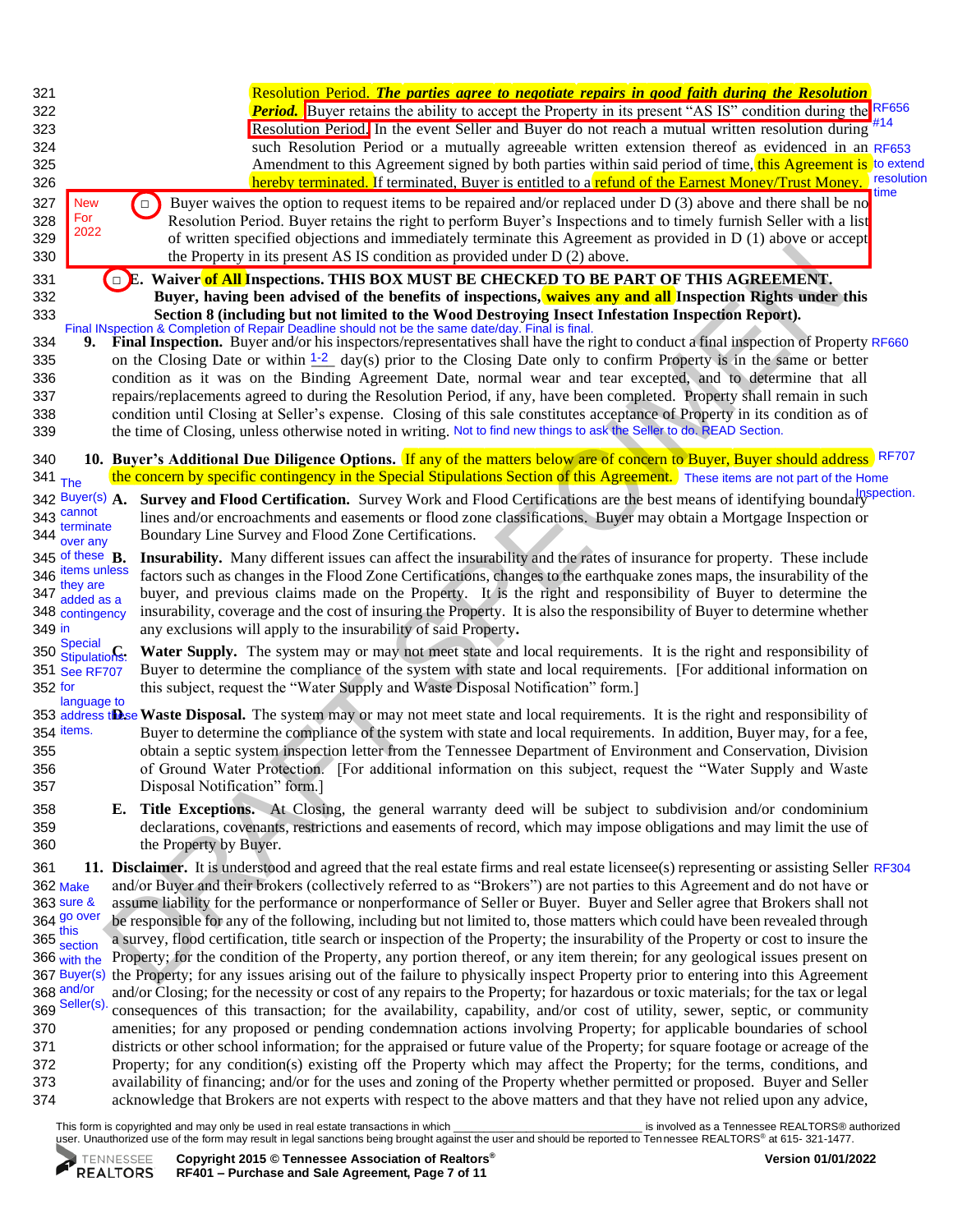representations or statements of Brokers (including their firms and affiliated licensees) and waive and shall not assert any claims against Brokers (including their firms and affiliated licensees) involving same. Buyer and Seller understand that it has been strongly recommended that if any of these or any other matters concerning the Property are of concern to them, that they secure the services of appropriately credentialed experts and professionals of Buyer's or Seller's choice for the independent expert advice and counsel relative thereto. Buyer and Seller acknowledge that photographs, marketing materials, and digital media used in the marketing of the property may continue to remain in publication after Closing. Buyer and Seller agree that Brokers shall not be liable for any uses of photographs, marketing materials or digital media which the Broker is not in control.

383 **12. Brokerage.** As specified by separate agreement, Seller agrees to pay Listing Broker at Closing the agreed upon RF702384 compensation. The Listing Broker will direct the closing agency to pay the Selling Broker, from the compensation 385 agreement. The parties agree and secondance with the terms and provisions specified by separate agreement. The parties agree and acknowledge that the Brokers involved in this transaction may receive compensation from more than one party. All parties 387 to this Agreement agree and acknowledge that any real estate firm involved in this transaction shall be deemed a third 388 party beneficiary only for the purposes of enforcing their commission rights, and as such, shall have the right to maintain 389 an action on this Agreement for any and all compensations due and any reasonable attorney's fees and court costs. 384 Do not add your \$\$\$ 386 into this 387 form.

390 **13. Default.** Should Buyer default hereunder, the Earnest Money/Trust Money shall be forfeited as damages to Seller and 391 shall be applied as a credit against Seller's damages. Seller may elect to sue, in contract or tort, for additional damages or 392 innortant specific performance of the Agreement, or both. Should Seller default, Buyer's Earnest Money/Trust Money shall be refunded to Buyer. In addition, Buyer may elect to sue, in contract or tort, for damages or specific performance of this Agreement, or both. In the event that any party hereto shall file suit for breach or enforcement of this Agreement (including suits filed after Closing which are based on or related to the Agreement), the prevailing party shall be entitled to recover all costs of such enforcement, including reasonable attorney's fees. In the event that any party exercises its right to 397 terminate due to the default of the other pursuant to the terms of this Agreement, the terminating party retains the right to 398 pursue any and all legal rights and remedies against the defaulting party following termination. The parties hereby agree 399 that all remedies are fair and equitable and neither party will assert the lack of mutuality of remedies, rights and/or 400 obligations as a defense in the event of a dispute. **VERY** important  $393$  to read 394 this to 395 all 396 parties.

401 **14. Home Protection Plan.** This is not a substitution for Home Inspection. Exclusions to coverage may apply. **(Select the**  402 **appropriate box below. Items not selected are not part of this Agreement).**

| 403 | <b>(a)</b> Home Protection Plan.                        | for the purchase of a limited home<br>to pay S |
|-----|---------------------------------------------------------|------------------------------------------------|
| 404 | protection plan to be funded at Closing. Plan Provider: |                                                |
| 405 | Ordered by:                                             | (Real Estate Company)                          |

<sup>406</sup> **if it is a Trian Brotection Plan waived.** Check MLS to see if Seller(s) are offering. If not, Buyer(s) can ask Seller(s) to purchase one for them OR they can purchase one for themselves.

## 407 **15. Other Provisions.** VERY IMPORTANT SECTION TO READ, IN ITS ENTIRETY TO ALL PARTIES.

umernation. The Lating health as a continue of the term and provides specified by separate agreement. The provides also specified by separate agreement of the state from the other specified by separate agreement of the st 408 **A. Binding Effect, Entire Agreement, Modification, Assignment, and Binding Agreement Date.** This Agreement shall be for the benefit of, and be binding upon, the parties hereto, their heirs, successors, legal representatives and assigns. This Agreement constitutes the sole and entire agreement between the parties hereto and no modification of this Agreement shall be binding unless signed by all parties or assigns to this Agreement. No representation, promise, or inducement not included in this Agreement shall be binding upon any party hereto. It is hereby agreed by both Buyer and Seller that any real estate agent working with or representing either party shall not have the authority to bind the Buyer, Seller or any assignee to any contractual agreement unless specifically authorized in writing within **415** this Agreement. Any assignee shall fulfill all the terms and conditions of this Agreement. The parties hereby authorize 416 either licensee to insert the time and date of receipt of the notice of acceptance of the final offer. The foregoing time 417 and date will be referred to for convenience as the Binding Agreement Date for purposes of establishing performance 418 deadlines. 409 Agents 410 DO NOT have the 411 authority to 412 "bind" any 413 party to this 414 Agreement.

- 419 **B. Survival Clause.** Any provision contained herein, which by its nature and effect is required to be performed after 420 Closing, shall survive the Closing and delivery of the deed and shall remain binding upon the parties to this Agreement 421 and shall be fully enforceable thereafter.
- 422 **C. Governing Law and Venue.** This Agreement is intended as a contract for the purchase and sale of real property and 423 shall be governed by and interpreted in accordance with the laws and in the courts of the State of Tennessee.
- 424 **D. Time of Essence.** Time is of the essence in this Agreement. Meaning: Each party will perform so that the other party can perform by the dates/deadlines in the Agreement.
- 425 **E. Terminology.** As the context may require in this Agreement: (1) the singular shall mean the plural and vice versa; 426 (2) all pronouns shall mean and include the person, entity, firm or corporation to which they relate; (3) the masculine

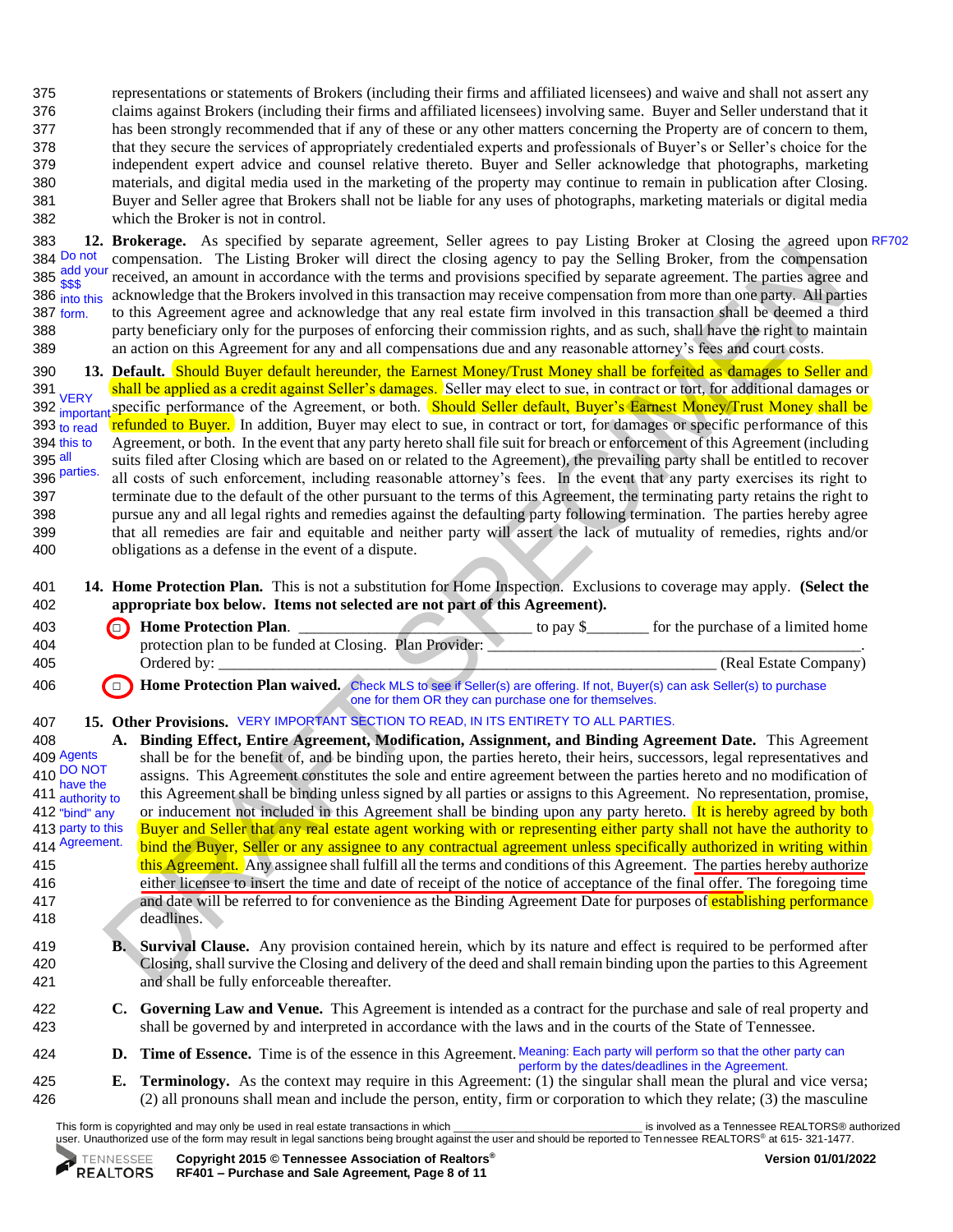DO NOT change days to "business days", unless you have a law license and can provide a definition of "business day" that all parties will understand. DO NOT find your self in a position to be accused of the "unauthorized practice of law". Everyone can count a calendar day. Midnight to 11:59pm.

F. Responsible to compense the byter and Select agree to lumply at seat actual compense the separation and decompense to the separation and the separation of the separation of the separation of the separation of the separ shall mean the feminine and vice versa; and  $(4)$  the term day(s) used throughout this Agreement shall be deemed to 428  $\frac{\text{count}}{\text{Sum}}$  be calendar day(s) ending at 11:59 p.m. local time unless otherwise specified in this Agreement. Local time shall be determined by the location of Property. **In the event a performance deadline**, other than the Closing Date (as defined herein), Date of Possession (as defined herein), Completion of Repair Deadline (as defined in the Repair/Replacement Amendment), and Offer Expiration Date (as defined in Time Limit of Offer Section), occurs on a Saturday, Sunday 432 or legal holiday, the performance deadline shall extend to the next following business day. Holidays as used herein are those days deemed federal holidays pursuant to 5 U.S.C. § 6103. In calculating any time period under this 434 Agreement, the commencement shall be the day following the initial date (e.g. Binding Agreement Date). Acceptance 435 **F. Responsibility to Cooperate.** Buyer and Seller agree to timely take such actions and produce, execute, and/or deliver 436 such information and documentation as is reasonably necessary to carry out the responsibilities and obligations of this 437 Agreement. Except as to matters which are occasioned by clerical errors or omissions or erroneous information, the 438 approval of the closing documents by the parties shall constitute their approval of any differences between this 439 Agreement and the Closing. Buyer and Seller agree that if requested after Closing, they will correct any documents 440 and pay any amounts due where such corrections or payments are appropriate by reason of mistake, clerical errors or 441<sup>1</sup> omissions, or the result of erroneous information. G. Notices. Except as otherwise provided herein, all notices and demands required or permitted hereunder shall be in writing and delivered either (1) in person; (2) by a prepaid overnight delivery service; (3) by facsimile transmission  $(FAX)$ ;  $(4)$  by the United States Postal Service, postage prepaid, registered or certified, return receipt requested; or  $(5)$ Email. **NOTICE** shall be deemed to have been given as of the date and time it is actually received. Receipt of notice by the real estate licensee or their Broker assisting a party as a client or customer shall be deemed to be notice to that **447 party for all purposes under this Agreement as may be amended, unless otherwise provided in writing.** 448 **H. Risk of Loss.** The risk of hazard or casualty loss or damage to Property shall be borne by the Seller until transfer of 449 title. If casualty loss prior to Closing exceeds 10% of the Purchase Price, Seller or Buyer may elect to terminate this 450 Agreement with a refund of Earnest Money/Trust Money to Buyer. 427 ALWAYS count, Sat, Sun and 429 holidays -430 just move to 431 next business 432 day if deadline falls on one 433 of those days DO 44<mark>2 NOT</mark> TEXT ANY TYPE 445 OF 446 NOTICE signed today, tomorrow is Day 1, no matter if Sat, Sun or legal holiday. Count from there.

- 451 **I. Equal Housing.** This Property is being sold without regard to race, color, creed, sex, religion, handicap, familial 452 status, or national origin. DO NOT forget the additional protected classes found in the Code of Ethics and in TN.
- 453 **J. Severability**. If any portion or provision of this Agreement is held or adjudicated to be invalid or unenforceable for 454 any reason, each such portion or provision shall be severed from the remaining portions or provisions of this 455 Agreement, and the remaining portions or provisions shall be unaffected and remain in full force and effect. In the 456 event that the contract fails due to the severed provisions, then the offending language shall be amended to be in 457 conformity with state and federal law.
- 458 **K. Alternative Dispute Resolution.** In the event the parties elect to utilize Alternative Dispute Resolution, 459 incorporate "Resolution of Disputes by Mediation Addendum/Amendment" (RF629).
- 460 **L. Contract Construction.** This Agreement or any uncertainty or ambiguity herein shall not be construed against any 461 party but shall be construed as if all parties to this Agreement jointly prepared this Agreement.
- 462 **M. Section Headings.** The Section Headings as used herein are for reference only and shall not be deemed to vary the 463 content of this Agreement or limit the scope of any Section.

 **16. Seller's Additional Obligations.** In addition to any other disclosure required by law, the Seller shall, prior to entering into an Agreement with a Buyer, disclose in writing including acknowledgement of receipt: (a) the presence of any known exterior injection well or sinkhole (as defined in TCA § 66-5-212) on the property; (b) the results of any known percolation test or soil absorption rate performed on the property that is determined or accepted by the Department of Environment and Conservation; (c) if the property is located in a Planned Unit Development (PUD); (d) if the property is located in a PUD, make available to the Buyer a copy of the development's restrictive covenants, homeowner bylaws and master deed upon request; (e) any single-family residence located on the Property has been moved from an existing foundation to another foundation where such information is known to the Seller; and (f) if a permit for a subsurface sewage disposal system for the Property was 472 issued during a sewer moratorium pursuant to TCA  $\S$  68-221-409. If so, Buyer may have a future obligation to connect to the 473 public sewer system. Buyers MUST see and sign PCD or Exemption prior to the Acceptance of a Contract per TCA 66-5-203 (a). When that occurs, this obligation has been met.

 **17. Method of Execution.** The parties agree that signatures and initials transmitted by facsimile, other photocopy transmittal, or by transmittal of digital signature as defined by the applicable State or Federal law will be acceptable and may be treated as originals and that the final Purchase and Sale Agreement containing all signatures and initials may be executed partially by original signature and partially on facsimile, other photocopy documents, or by digital signature as defined by the applicable State or Federal law.

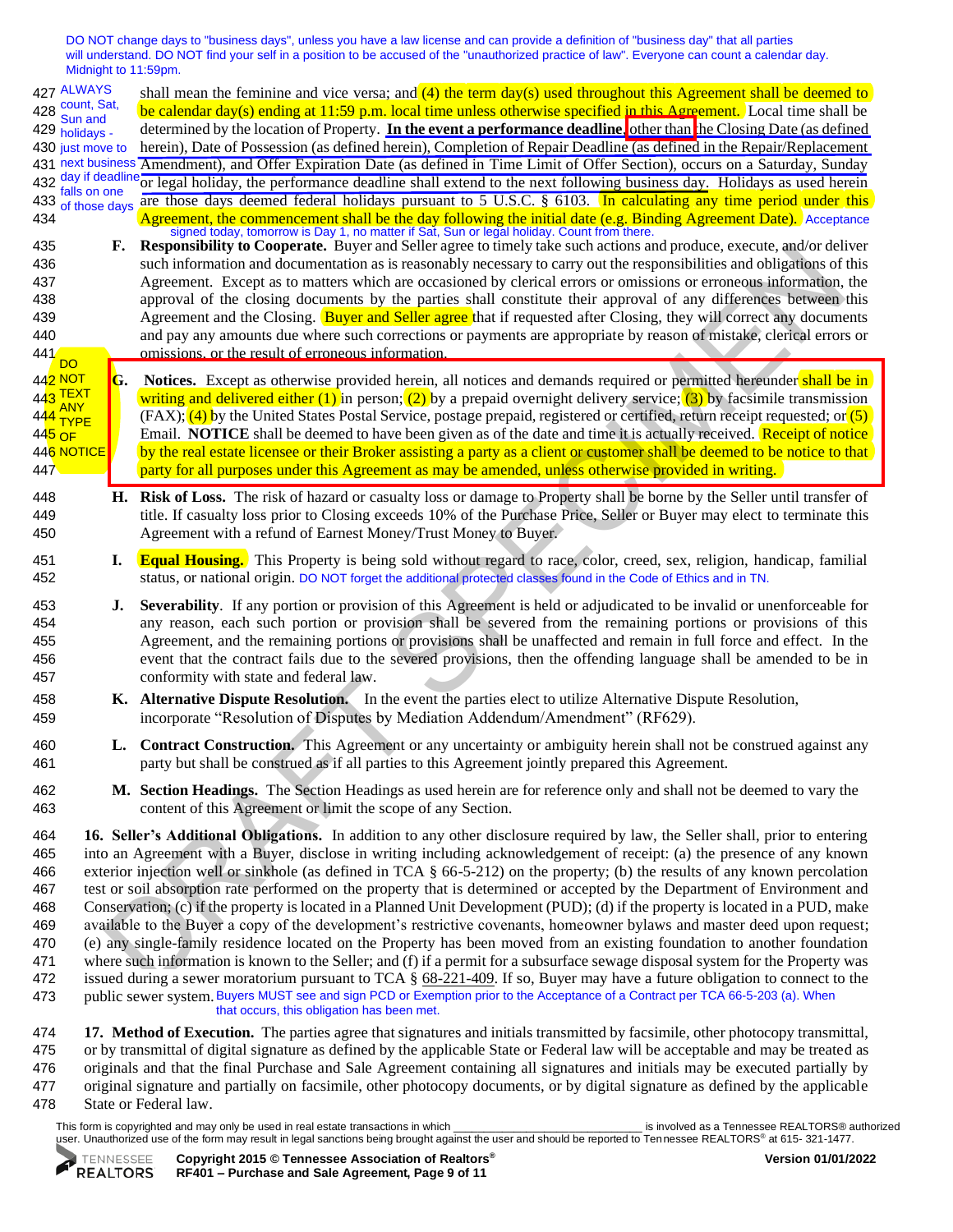| 479<br>480<br>481 | 18. Exhibits and Addenda. All exhibits and/or addenda attached hereto, listed below, or referenced herein are made a part<br>of this Agreement:<br>NOTHING should be entered into this Section if it does not have the word "Addendum" OR "Exhibit" in it's title. |                       |                                                                                                                                                                                                                                |                                                                                               |                                                                                                             |  |  |  |  |  |  |
|-------------------|--------------------------------------------------------------------------------------------------------------------------------------------------------------------------------------------------------------------------------------------------------------------|-----------------------|--------------------------------------------------------------------------------------------------------------------------------------------------------------------------------------------------------------------------------|-----------------------------------------------------------------------------------------------|-------------------------------------------------------------------------------------------------------------|--|--|--|--|--|--|
| 482               | No agency forms, no disclaimer, no compensation agreement.                                                                                                                                                                                                         |                       |                                                                                                                                                                                                                                | <b>EXAMPLE: RF623: Buyer's First Right of Refusal Addendum</b>                                |                                                                                                             |  |  |  |  |  |  |
| 483<br>484        | 19. Special Stipulations. The following Special Stipulations, if conflicting with any preceding section, shall control:<br>Use sparingly. You ARE NOT an Attorney (unless you are!) so you cannot draft a contract. When using this section to change              |                       |                                                                                                                                                                                                                                |                                                                                               |                                                                                                             |  |  |  |  |  |  |
| 485               | any pre-printed material, ALWAYS reference the line number(s) you are changing/deleting, etc. repeat the pre-printed verbiage                                                                                                                                      |                       |                                                                                                                                                                                                                                |                                                                                               |                                                                                                             |  |  |  |  |  |  |
| 486               | and only make the change that needs to be made. DO NOT re-write the form or anything pre-printed on the form. There is NO                                                                                                                                          |                       |                                                                                                                                                                                                                                |                                                                                               |                                                                                                             |  |  |  |  |  |  |
| 487               | need to reiterate anything that is already pre-printed on the form.                                                                                                                                                                                                |                       |                                                                                                                                                                                                                                |                                                                                               |                                                                                                             |  |  |  |  |  |  |
| 488               | See RF707 or use "Clauses" in Transaction Desk for pre-written language, approved by TN Realtors legal counsel                                                                                                                                                     |                       |                                                                                                                                                                                                                                |                                                                                               |                                                                                                             |  |  |  |  |  |  |
| 489<br>490        | EXAMPLE: Lines 76-77: This Agreement is contingent on the sale or lease of Buyer's property, see Buyer's First Right of                                                                                                                                            |                       |                                                                                                                                                                                                                                |                                                                                               |                                                                                                             |  |  |  |  |  |  |
| 491               | refusal, RF623."                                                                                                                                                                                                                                                   |                       |                                                                                                                                                                                                                                |                                                                                               |                                                                                                             |  |  |  |  |  |  |
| 492               |                                                                                                                                                                                                                                                                    |                       |                                                                                                                                                                                                                                |                                                                                               |                                                                                                             |  |  |  |  |  |  |
| 493               |                                                                                                                                                                                                                                                                    |                       |                                                                                                                                                                                                                                |                                                                                               |                                                                                                             |  |  |  |  |  |  |
| 494               |                                                                                                                                                                                                                                                                    |                       |                                                                                                                                                                                                                                |                                                                                               |                                                                                                             |  |  |  |  |  |  |
| 495               | 20. Time Limit of Offer. This Offer may be withdrawn at any time before acceptance with Notice. Offer terminates if not                                                                                                                                            |                       |                                                                                                                                                                                                                                |                                                                                               |                                                                                                             |  |  |  |  |  |  |
| 496               | o'clock $\Box$ a.m./ $\Box$ p.m.; on the day of<br>countered or accepted by<br>CANNOT leave Section 20 blank. See TCA 62-13-312 #9                                                                                                                                 |                       |                                                                                                                                                                                                                                |                                                                                               |                                                                                                             |  |  |  |  |  |  |
| 497               | <b>LEGAL DOCUMENTS:</b> This is an important legal document creating valuable rights and obligations. If you have any                                                                                                                                              |                       |                                                                                                                                                                                                                                |                                                                                               |                                                                                                             |  |  |  |  |  |  |
| 498               | questions about it, you should review it with your attorney. Neither the Broker nor any Agent or Facilitator is                                                                                                                                                    |                       |                                                                                                                                                                                                                                |                                                                                               |                                                                                                             |  |  |  |  |  |  |
| 499               | authorized or qualified to give you any advice about the advisability or legal effect of its provisions. DO NOT give legal advice                                                                                                                                  |                       |                                                                                                                                                                                                                                |                                                                                               |                                                                                                             |  |  |  |  |  |  |
| 500               | <b>NOTE:</b> Any provisions of this Agreement which are preceded by a box " $\Box$ " must be marked to be a part of this                                                                                                                                           |                       |                                                                                                                                                                                                                                |                                                                                               |                                                                                                             |  |  |  |  |  |  |
| 501               |                                                                                                                                                                                                                                                                    |                       |                                                                                                                                                                                                                                |                                                                                               |                                                                                                             |  |  |  |  |  |  |
|                   | received a copy of this Agreement.                                                                                                                                                                                                                                 |                       |                                                                                                                                                                                                                                |                                                                                               | Agreement. By affixing your signature below, you also acknowledge that you have reviewed each page and have |  |  |  |  |  |  |
| 502               |                                                                                                                                                                                                                                                                    |                       |                                                                                                                                                                                                                                |                                                                                               |                                                                                                             |  |  |  |  |  |  |
|                   |                                                                                                                                                                                                                                                                    |                       |                                                                                                                                                                                                                                |                                                                                               |                                                                                                             |  |  |  |  |  |  |
| 503               | <b>WIRE FRAUD WARNING:</b> Never trust wiring instructions sent via email. Cyber criminals are hacking email accounts RF308                                                                                                                                        |                       |                                                                                                                                                                                                                                |                                                                                               |                                                                                                             |  |  |  |  |  |  |
| 504<br>505        | and sending emails with fake wiring instructions. These emails are convincing and sophisticated. Always independently<br>confirm wiring instructions in person or via a telephone call to a trusted and verified phone number. Never wire money                    |                       |                                                                                                                                                                                                                                |                                                                                               |                                                                                                             |  |  |  |  |  |  |
| 506               | without double-checking that the wiring instructions are correct. NEVER ACCEPT WIRING INSTRUCTIONS FROM                                                                                                                                                            |                       |                                                                                                                                                                                                                                |                                                                                               |                                                                                                             |  |  |  |  |  |  |
| 507               | <b>YOUR AGENT OR BROKER.</b><br><b>Buyer Initials</b>                                                                                                                                                                                                              | <b>Buyer Initials</b> |                                                                                                                                                                                                                                |                                                                                               |                                                                                                             |  |  |  |  |  |  |
| 508               | Buyer hereby makes this offer. IF you are using a digital signing tool, do not forget to place the dates and times in the blanks.                                                                                                                                  |                       |                                                                                                                                                                                                                                |                                                                                               |                                                                                                             |  |  |  |  |  |  |
|                   |                                                                                                                                                                                                                                                                    |                       |                                                                                                                                                                                                                                |                                                                                               |                                                                                                             |  |  |  |  |  |  |
| 509<br>510        | <b>BUYER</b>                                                                                                                                                                                                                                                       | <b>BUYER</b>          |                                                                                                                                                                                                                                |                                                                                               |                                                                                                             |  |  |  |  |  |  |
|                   |                                                                                                                                                                                                                                                                    |                       |                                                                                                                                                                                                                                |                                                                                               |                                                                                                             |  |  |  |  |  |  |
| 511               | o'clock $\Box$ am/ $\Box$ pm<br>at                                                                                                                                                                                                                                 |                       | at                                                                                                                                                                                                                             | o'clock $\Box$ am/ $\Box$ pm                                                                  |                                                                                                             |  |  |  |  |  |  |
| 512               | <b>Offer Date</b>                                                                                                                                                                                                                                                  | <b>Offer Date</b>     |                                                                                                                                                                                                                                |                                                                                               |                                                                                                             |  |  |  |  |  |  |
|                   |                                                                                                                                                                                                                                                                    |                       |                                                                                                                                                                                                                                |                                                                                               |                                                                                                             |  |  |  |  |  |  |
| 513               | Seller hereby:                                                                                                                                                                                                                                                     |                       |                                                                                                                                                                                                                                |                                                                                               |                                                                                                             |  |  |  |  |  |  |
| 514               |                                                                                                                                                                                                                                                                    |                       |                                                                                                                                                                                                                                |                                                                                               |                                                                                                             |  |  |  |  |  |  |
| 515               | $\Box$ <b>ACCEPTS</b> – accepts this offer.<br><b>COUNTERS</b> – accepts this offer subject to the attached Counter Offer(s).<br>$\Box$                                                                                                                            |                       |                                                                                                                                                                                                                                |                                                                                               |                                                                                                             |  |  |  |  |  |  |
|                   |                                                                                                                                                                                                                                                                    |                       |                                                                                                                                                                                                                                |                                                                                               |                                                                                                             |  |  |  |  |  |  |
| 516               | $\Box$ <b>REJECTS</b> this offer and makes no counter offer.                                                                                                                                                                                                       |                       |                                                                                                                                                                                                                                |                                                                                               |                                                                                                             |  |  |  |  |  |  |
|                   |                                                                                                                                                                                                                                                                    |                       |                                                                                                                                                                                                                                |                                                                                               |                                                                                                             |  |  |  |  |  |  |
| 517               |                                                                                                                                                                                                                                                                    |                       |                                                                                                                                                                                                                                |                                                                                               |                                                                                                             |  |  |  |  |  |  |
| 518               | <b>SELLER</b>                                                                                                                                                                                                                                                      | <b>SELLER</b>         |                                                                                                                                                                                                                                |                                                                                               |                                                                                                             |  |  |  |  |  |  |
| 519               | o'clock $\Box$ am/ $\Box$ pm<br>at and the state of the state of the state of the state of the state of the state of the state of the state of the state of the state of the state of the state of the state of the state of the state of the state of the stat    |                       | at the contract of the contract of the contract of the contract of the contract of the contract of the contract of the contract of the contract of the contract of the contract of the contract of the contract of the contrac | o'clock $\Box$ am/ $\Box$ pm                                                                  |                                                                                                             |  |  |  |  |  |  |
| 520               | <b>Date</b>                                                                                                                                                                                                                                                        | <b>Date</b>           |                                                                                                                                                                                                                                |                                                                                               |                                                                                                             |  |  |  |  |  |  |
|                   |                                                                                                                                                                                                                                                                    |                       |                                                                                                                                                                                                                                |                                                                                               |                                                                                                             |  |  |  |  |  |  |
| 521               | <b>Acknowledgement of Receipt.</b>                                                                                                                                                                                                                                 |                       |                                                                                                                                                                                                                                | hereby acknowledges receipt of the final accepted offer                                       |                                                                                                             |  |  |  |  |  |  |
| 522<br>523        | at<br>on<br>purposes of establishing performance deadlines as set forth in the Agreement.                                                                                                                                                                          |                       |                                                                                                                                                                                                                                | o'clock $\Box$ am/ $\Box$ pm, and this shall be referred to as the Binding Agreement Date for |                                                                                                             |  |  |  |  |  |  |